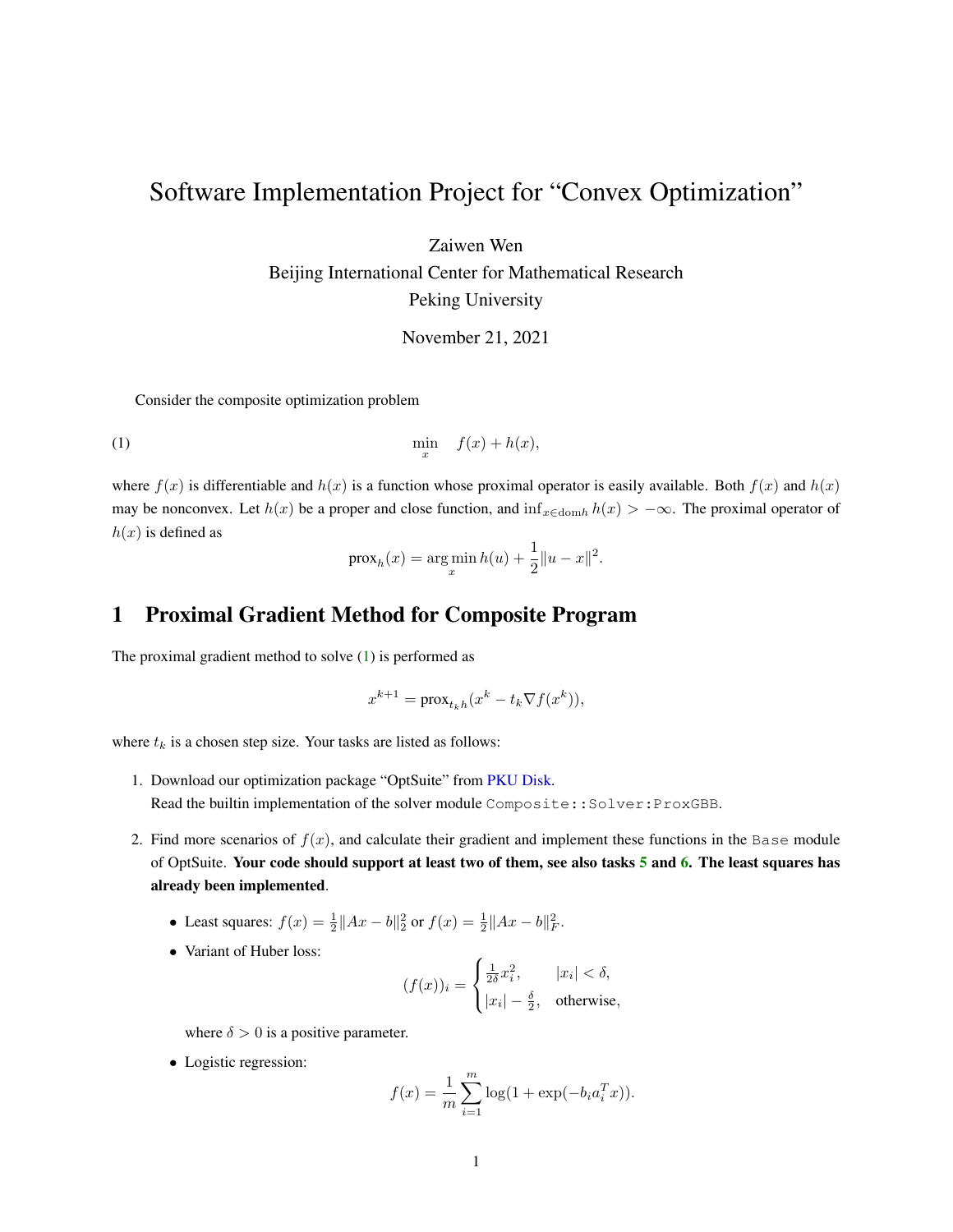Of course, the choices of  $f(x)$  also depends on the selection of  $h(x)$ . Other functions not in the list are also welcome.

- 3. A few typical scenarios of  $h(x)$  are listed as follows. Your code should support at least three of them, see also tasks  $5$  and  $6$ . Note that x can either be a vector or a matrix. Implement the corresponding proximal operators of h in the Base module of OptSuite. For some  $h(x)$  a closed-form solution may not be available. In this case, a simple algorithm for computing  $prox<sub>h</sub>(x)$  should be implemented.
	- General functions
		- vectors:  $\ell_0$ -norm
		- vectors: sum-of-norms (for group lasso)  $\sum_{g \in \mathcal{G}} ||x_g||_2$
		- elastic-net:  $||x||_1 + (\lambda/2)||x||_2^2$
		- log-barrier and its variant:  $-\sum_{i=1}^{n} \log x_i$  and  $-\sum_{i=1}^{n} \log x_i (\lambda/2) ||x||_2^2$
		- vectors: ReLU function:  $\sum_{i=1}^{n} \max(0, x_i)$
		- vectors: quadratic function  $(1/2)x^T Ax + b^T x + c$ , where A is positive semidefinite
		- maximal function:  $\max_i x_i$
		- $-$  conjugate of a proper closed function:  $f^*$
		- − 1D, 2D TV-norm:  $\sum_{t} |x_t x_{t-1}|$  and  $\sum_{t,s} |x_{t,s} x_{t-1,s}| + |x_{t,s} x_{t,s-1}|$
	- Indicator functions  $1<sub>C</sub>(x)$ , where C can be
		- vectors:  $\ell_0, \ell_1, \ell_2, \ell_\infty$ -ball
		- vectors: simple box  $l \leq x \leq u$  (including the special cases: nonnegative and nonpositive orthant)
		- vectors: binary set  $\{x \mid x_i \in \{l_i, u_i\}\}\$
		- vectors: affine set  $\{x \mid Ax = b\}$
		- vectors: half space  $\{x \mid a^T x \leq b\}$
		- vectors: probability simplex  $\{x \mid 1^T x = 1, x \ge 0\}$
		- vectors: second-order cone { $(x,t) \in \mathbb{R}^{n+1} \mid ||x||_2 \le t$ }
		- matrices: nuclear norm ball  $||X||_* \leq r$ , spectral norm ball  $||X||_2 \leq r$
		- − matrices: Stiefel manifold { $X \in \mathbb{R}^{n \times p}$  |  $X^T X = I$ }
		- matrices: positive semidefinite cone  $\{X \mid X \succeq 0\}$
		- matrices: rank constraints rank $(X) \leq r$
		- matrices: convex spectral set  $\{X \succeq 0 \mid \text{tr}(X) = 1\}$
- 4. (Optional) Implement the following accelerated proximal gradient method based on the solver ProxGBB: FISTA, Nesterov's 2nd method. Your implementation should also include some strategies to choose the step size.
- <span id="page-1-0"></span>5. Consider the LASSO problem

$$
\min_{x} \quad \frac{1}{2} \|Ax - b\|_2^2 + \lambda \|x\|_1.
$$

- Perform numerical experiments on the following datasets using the standard (optional: and the accelerated) proximal gradient method:
	- Data generated via DCT. See section 4.1.1 of <https://link.springer.com/content/pdf/10.1007/s10915-017-0624-3.pdf>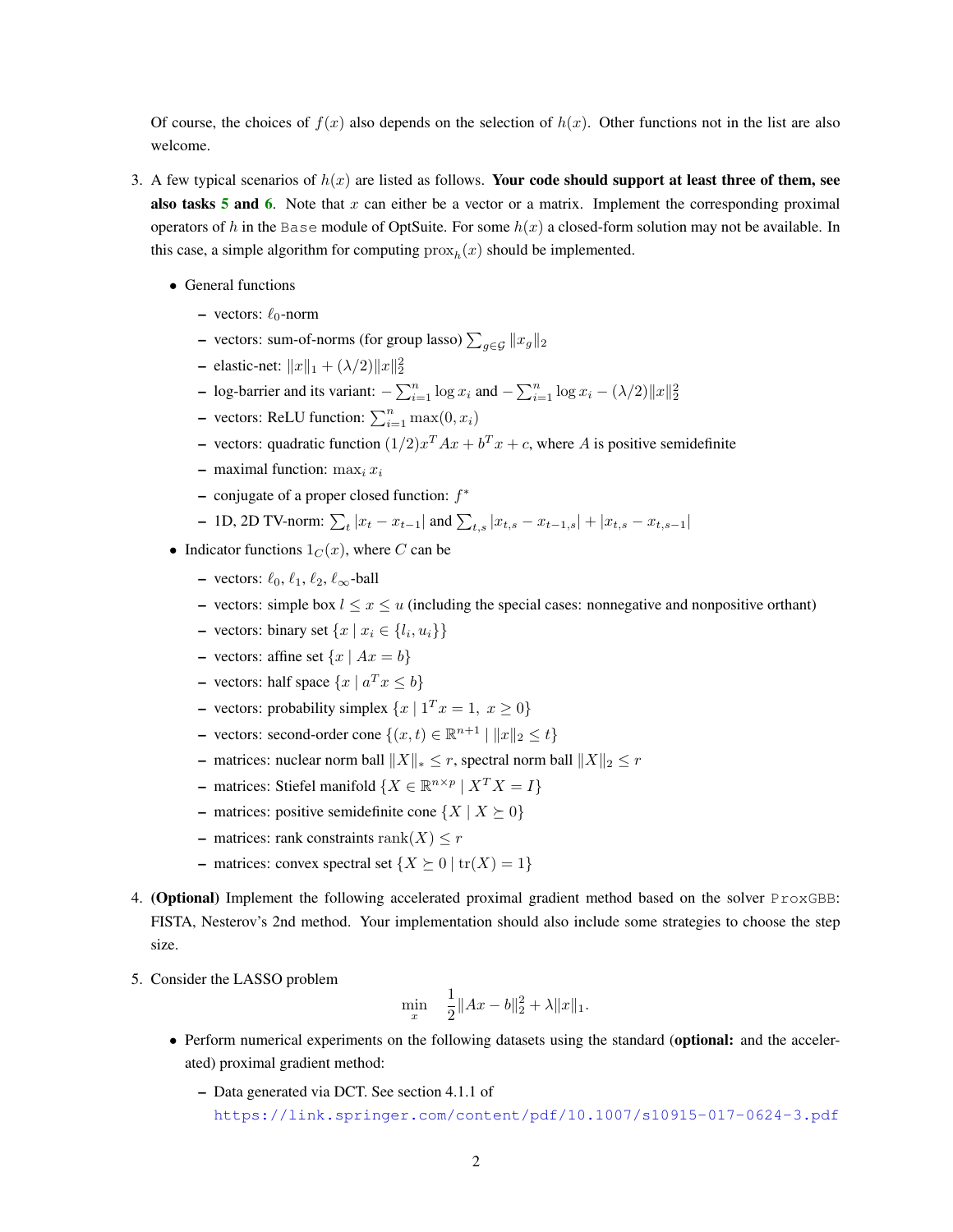- Data generated from LIBSVM. See section 4.1 of <https://epubs.siam.org/doi/pdf/10.1137/16M1097572>
- Replace  $||x||_1$  with other types of regularization terms that preserves sparsity and repeat the numerical tests. You can refer to [this article](https://arxiv.org/pdf/1808.05403.pdf) for a list of regularization. Compare the results with the  $\ell_1$  case.
- <span id="page-2-0"></span>6. Consider the logistic regression problem

$$
\min_{x} \quad \frac{1}{m} \sum_{i=1}^{m} \log(1 + \exp(-b_i a_i^T x)) + \lambda ||x||,
$$

where  $\|\cdot\|$  can be either  $\|\cdot\|_1$  or  $\|\cdot\|_2$ . Perform numerical experiments on the binary classification problems of the LIBSVM dataset. See

[https://www.csie.ntu.edu.tw/˜cjlin/libsvmtools/datasets/](https://www.csie.ntu.edu.tw/~cjlin/libsvmtools/datasets/)

7. (Optional) Consider the matrix completion problem with rank-constraints

$$
\min_{x} \quad \frac{1}{2} \|\mathcal{P}_{\Omega}(X - M)\|_{F}^{2}, \quad \text{s.t.} \quad \text{rank}(X) \le r,
$$

where  $\Omega \subset [n] \times [n]$  denotes the observation set, and  $\mathcal{P}_{\Omega} : \mathbb{R}^{m \times n} \to \mathbb{R}^{m \times n}$  is defined as

$$
(\mathcal{P}_{\Omega}(X))_{ij} = \begin{cases} x_{ij}, & (i,j) \in \Omega, \\ 0, & \text{otherwise.} \end{cases}
$$

Perform numerical experiments on the following dataset:

- Synthetic data. First, generate random Gaussian matrices  $U_0 \in \mathbb{R}^{m \times r_0}$  and  $V_0 \in \mathbb{R}^{n \times r_0}$ , and set  $X_0 =$  $U_0 V_0^T$ . Second, randomly choose pmn indices  $(0 < p < 1)$  to form  $\Omega$ , and populate the observation matrix M by letting  $M_{ij} = (X_0)_{ij} + e_{ij}$ , where  $e_{ij}$  is Gaussian noise with variance  $\sigma^2$ . Choose different  $m, n, r_0, p, \sigma$  and test with your proximal gradient algorithms. Required ranges:  $m, n \in [500, 10000]$ ,  $r_0 \in [10, 50], p \in [0.02, 0.5], \sigma \in [0, 0.2].$
- Real data: jester and movie-len. Downloadable from [here.](https://disk.pku.edu.cn:443/link/8883EC8EDB6C80DA9EB2996B1D2E3328)

Since the true  $r_0$  is never known in reality, some strategies are needed to dynamically adjust the target rank r.

8. (Optional) Consider the balanced wavelet model

$$
\min_{x} \quad \lambda \|x\|_1 + \frac{\kappa}{2} \| (I - W W^{T}) x \|_2^2 + \frac{1}{2} \|A W^{T} x - b\|_2^2,
$$

where the variable x stands for the wavelet coefficients,  $W$  is a given wavelet transform, and  $A$  is a given linear operator.

- Implement at least one type of  $W$  in your codes. You can use some existing library directly such as [GSL](https://www.gnu.org/software/gsl/doc/html/dwt.html) or [wavelib.](https://github.com/rafat/wavelib) Alternatively you can provide a C++ implementation based on this [MATLAB code.](http://bicmr.pku.edu.cn/~dongbin/Teaching_files/%E5%9B%BE%E5%83%8F%E5%A4%84%E7%90%86%E4%B8%AD%E7%9A%84%E6%95%B0%E5%AD%A6%E6%96%B9%E6%B3%95/ClassMaterials/2DTWFT.zip)
- Perform numerical experiments on the image deblur and denoise tasks using different types of the proximal gradient method. Let  $u \in \mathbb{R}^{n \times n}$  be the original gray-scale image. The observation b is given by

$$
b = \mathcal{A}u + e,
$$